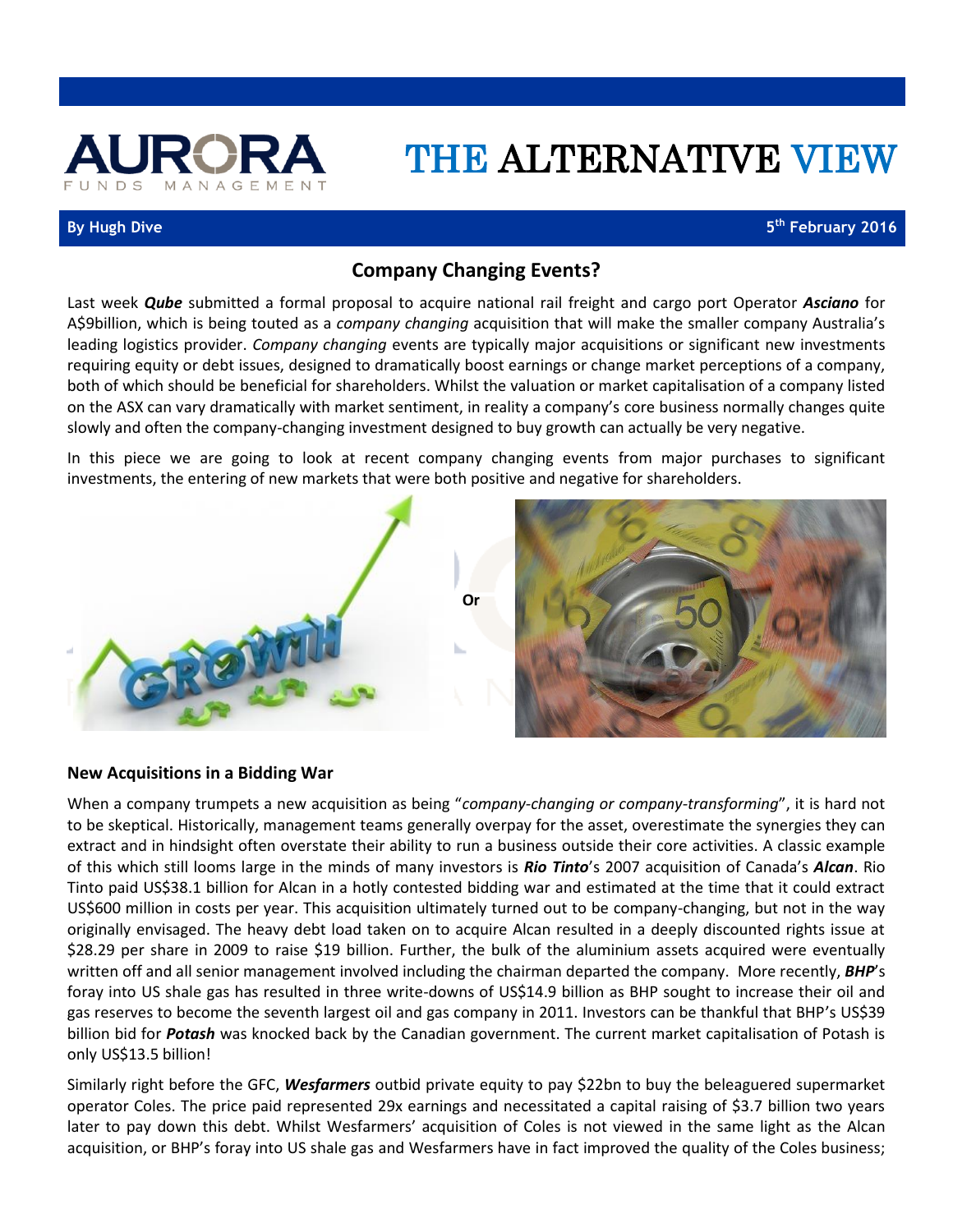ten years later Coles has yet to return the cost of capital. Furthermore in 2015, Wesfarmers' earnings per share remains almost 20% below what it was prior to the purchase.

# **When Acquisitions are Company-changing?**

Occasionally an open market purchase can be company-transforming, but this is rare and normally only occurs when the business being sold is a small part of a very large company and the seller has limited interest in the business being sold. In 2006 BHP sold Southern Cross Fertilisers to *Incitec Pivot* for \$155 million, acquiring it as part of its takeover of WMC Resources and the chemistry of making fertilizer was considered a non-core activity to the rock digger. This proved to be a company-transforming event for Incitec Pivot, as the acquired business has delivered \$1.8 billion in profits since 2006 and allowed Incitec to acquire explosives maker Dyno Nobel to become the second largest supplier of explosives globally.

Similarly in 2009, *Amcor* acquired Rio Tinto's Alcan packaging business for A\$2.5 billion, which has since proved to be a company changing acquisition for Amcor. As with BHP in the above example, Rio Tinto had acquired a business as part of a larger acquisition and the miner had very little interest in running a labour-intensive packaging company. Indeed Alcan had acquired the bulk of these European packaging assets themselves when they bought France's *Pechiney SA* in 2003 and from analysing Alcan as a young Canadian equity analyst in Vancouver; this asset received minimal attention and capital from the Montréal-based company.

Here Amcor not only acquired their packaging rival at a very attractive price from a motivated seller, but the acquisition moved Amcor to become the largest global packaging company in healthcare, food and tobacco. Further, Amcor was able to double the profit margins of the previously unloved acquired business, which has led to the company growing earnings per share by +109% over the last five years.

In 2004 blood therapy company *CSL* acquired *Behring* in Germany. This helped propel the former Commonwealth Serum Laboratories from a domestic manufacturer of blood plasma therapies and anti-venoms for spider and snake bites, to a world leader and lowest cost producer of plasma therapeutics. Similar to Amcor, Berhring was considered non-core to its vendor the multi-national pharma company Aventis Pharma.

## **New Projects**

Management teams also seek to deliver a step-change in a company's earnings by making a major investment that may involve a few years of reduced dividends and higher debt levels as the project is built, but with a significant payout promised upon completion. In 2007 uranium producer Paladin embarked on a major expansion project at their existing mines in Namibia along with the Kayalekera mine in Malawi. These were envisaged to be company transforming projects for *Paladin Energy* that at the time had a market capitalisation of \$5 billion. Cost overruns and production shortfalls, combined with a collapse in the uranium price post the Fukushima Daiichi nuclear disaster has seen Paladin's share price fall from \$10.44 to \$0.21!

In 2012 *Woodside Petroleum*'s completed the Pluto offshore LNG project, this is an example of a project that was actually company transforming. Pluto began construction in 2008 and was completed in 2011 at a cost of \$15 billion. The commissioning of Pluto has since proved to be a company changing event predominately due to the timing of the project, as Woodside enjoyed over two years of oil prices over US\$100/barrel before the impact of US shale gas and other new projects hit the market. With production costs of US\$11/ barrel, this environment of high oil prices allowed the company to reduce their net debt from US\$5 billion in 2011 to a net cash position at the end of 2014, and most importantly allowed it to face the 2014 collapse in oil prices in a net cash position. This has allowed the company to pick up some assets from distressed sellers and avoid the dilutionary capital raisings to pay down debt that Santos and Origin were forced to make in late 2015.

# **Current Company Transforming Projects**

As *Origin Energy*'s APLNG project approaches completion and indeed even shipped its first LNG cargo in mid-January 2016, so far it would be fair to say that the US\$22 billion project has not caused the re-rating that the company initially envisaged when the project was started in 2011. Due to the fall in the oil price and the rising construction costs as the project competed for resources with two other LNG projects being simultaneously constructed in Queensland (*BG*'s QCLNG and *Santos*' GLNG); Origin was forced to conduct a deeply discounted \$2.5 billion equity